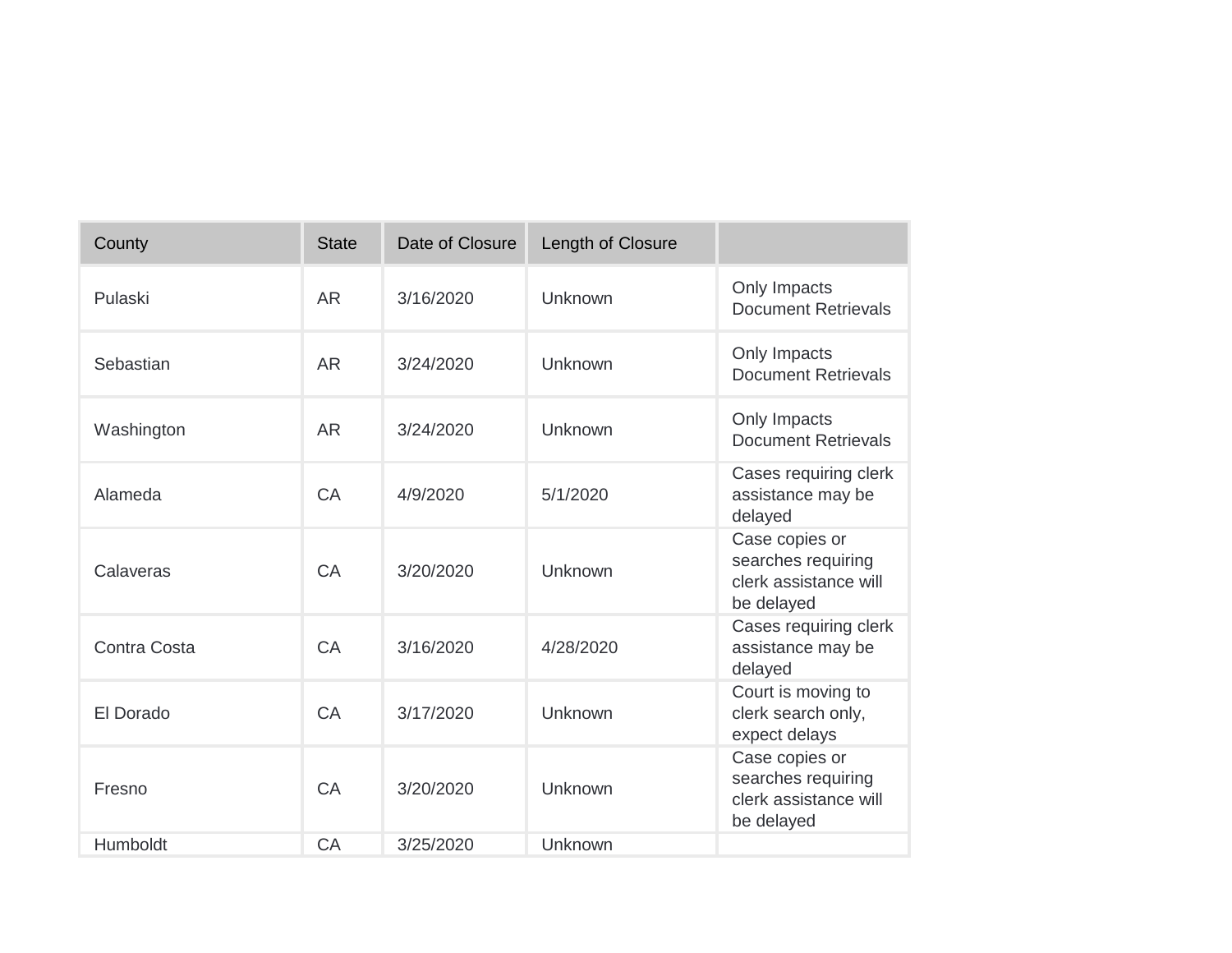| Imperial       | CA | 4/20/2020 | Unknown  | Court has reduced<br>staff which will<br>severely delay results             |
|----------------|----|-----------|----------|-----------------------------------------------------------------------------|
| Los Angeles    | CA | 3/17/2020 | Unknown  | Cases requiring clerk<br>assistance may be<br>delayed                       |
| <b>Marin</b>   | CA | 3/17/2020 | Unknown  | Cases requiring clerk<br>assistance may be<br>delayed                       |
| Orange         | CA | 3/17/2020 | Unknown  | Cases requiring clerk<br>assistance may be<br>delayed                       |
| Riverside      | CA | 3/20/2020 | Unknown  | Case copies or<br>searches requiring<br>clerk assistance will<br>be delayed |
| Sacramento     | CA | 3/20/2020 | Unknown  | Case copies or<br>searches requiring<br>clerk assistance will<br>be delayed |
| San Benito     | CA | 4/20/2020 | Unknown  | Court has reduced<br>staff which will<br>severely delay results             |
| San Bernardino | CA | 3/17/2020 | Unknown  | Cases requiring clerk<br>assistance may be<br>delayed                       |
| San Diego      | CA | 3/17/2020 | 5/1/2020 | Cases requiring clerk<br>assistance may be<br>delayed                       |
| San Francisco  | CA | 3/17/2020 | Unknown  |                                                                             |
| San Joaquin    | CA | 3/17/2020 | Unknown  | Cases requiring clerk<br>assistance may be<br>delayed                       |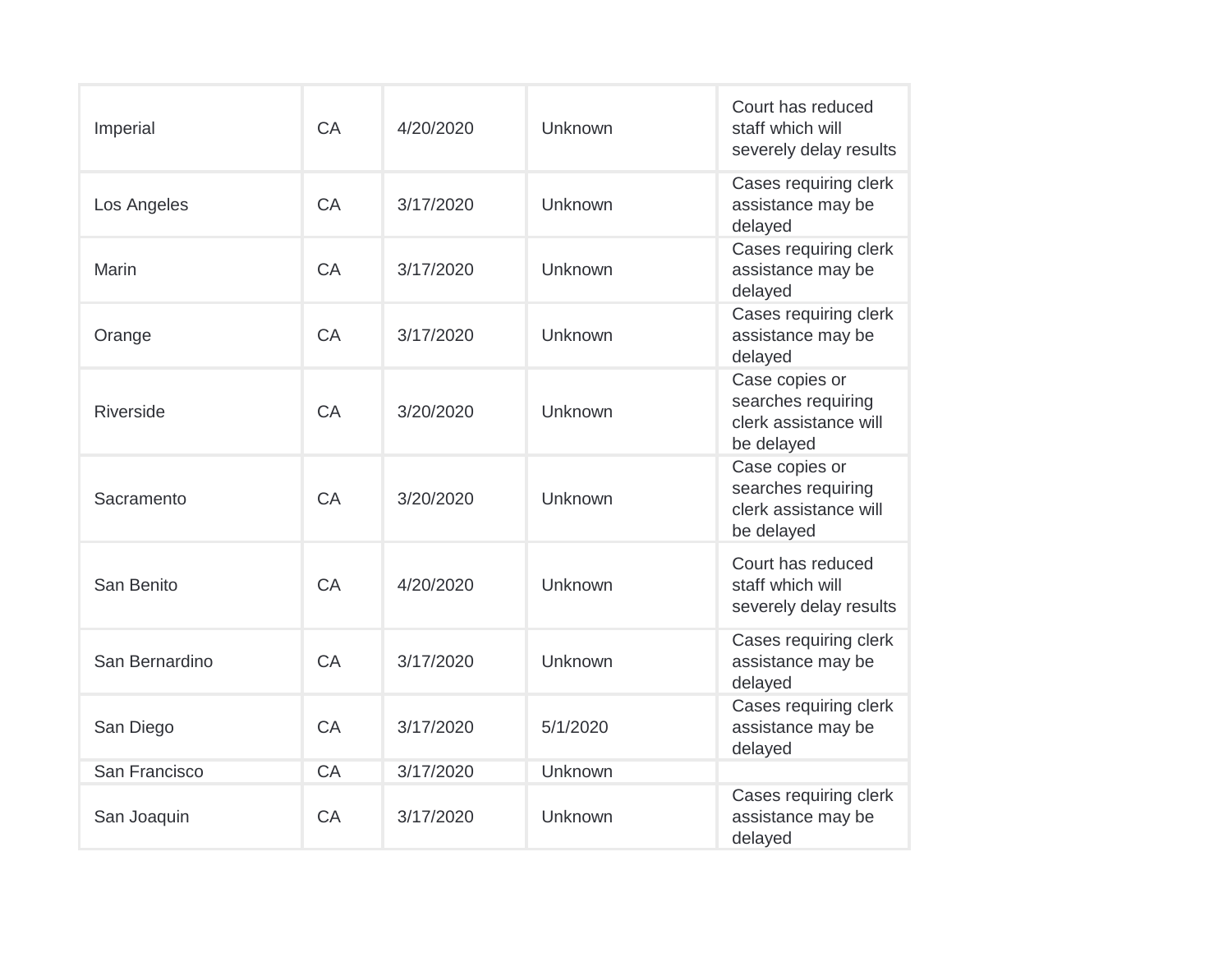| San Luis Obispo             | CA        | 3/20/2020 | Unknown   | Case copies or<br>searches requiring<br>clerk assistance will<br>be delayed |
|-----------------------------|-----------|-----------|-----------|-----------------------------------------------------------------------------|
| San Mateo                   | CA        | 4/13/2020 | 5/21/2020 | Cases requiring clerk<br>assistance may be<br>delayed                       |
| Santa Barbara               | CA        | 3/17/2020 | 4/23/2020 |                                                                             |
| Santa Clara                 | CA        | 3/17/2020 | Unknown   | Cases requiring clerk<br>assistance may be<br>delayed                       |
| Sierra                      | CA        | 3/17/2020 | Unknown   | Cases requiring clerk<br>assistance may be<br>delayed                       |
| Tehama                      | CA        | 3/25/2020 | Unknown   |                                                                             |
| Tulare                      | CA        | 3/17/2020 | Unknown   | Cases requiring clerk<br>assistance may be<br>delayed                       |
| Ventura                     | CA        | 3/17/2020 | Unknown   | Cases requiring clerk<br>assistance may be<br>delayed                       |
| Yolo                        | CA        | 3/17/2020 | Unknown   | Cases requiring clerk<br>assistance may be<br>delayed                       |
| <b>All Courts</b>           | <b>CT</b> | 3/26/2020 | Unknown   | Cases requiring clerk<br>assistance may be<br>delayed                       |
| <b>District of Columbia</b> | <b>DC</b> | 3/23/2020 | Unknown   | Limited access,<br>expected delays                                          |
| <b>All Counties</b>         | DE        | 3/25/2020 | Unknown   | Limited access.<br>expected delays                                          |
| Atkinson                    | <b>GA</b> | 4/3/2020  | Unknown   | 10 Year Search Only                                                         |
| <b>Bacon</b>                | <b>GA</b> | 4/3/2020  | Unknown   | Cases requiring clerk<br>assistance may be<br>delayed                       |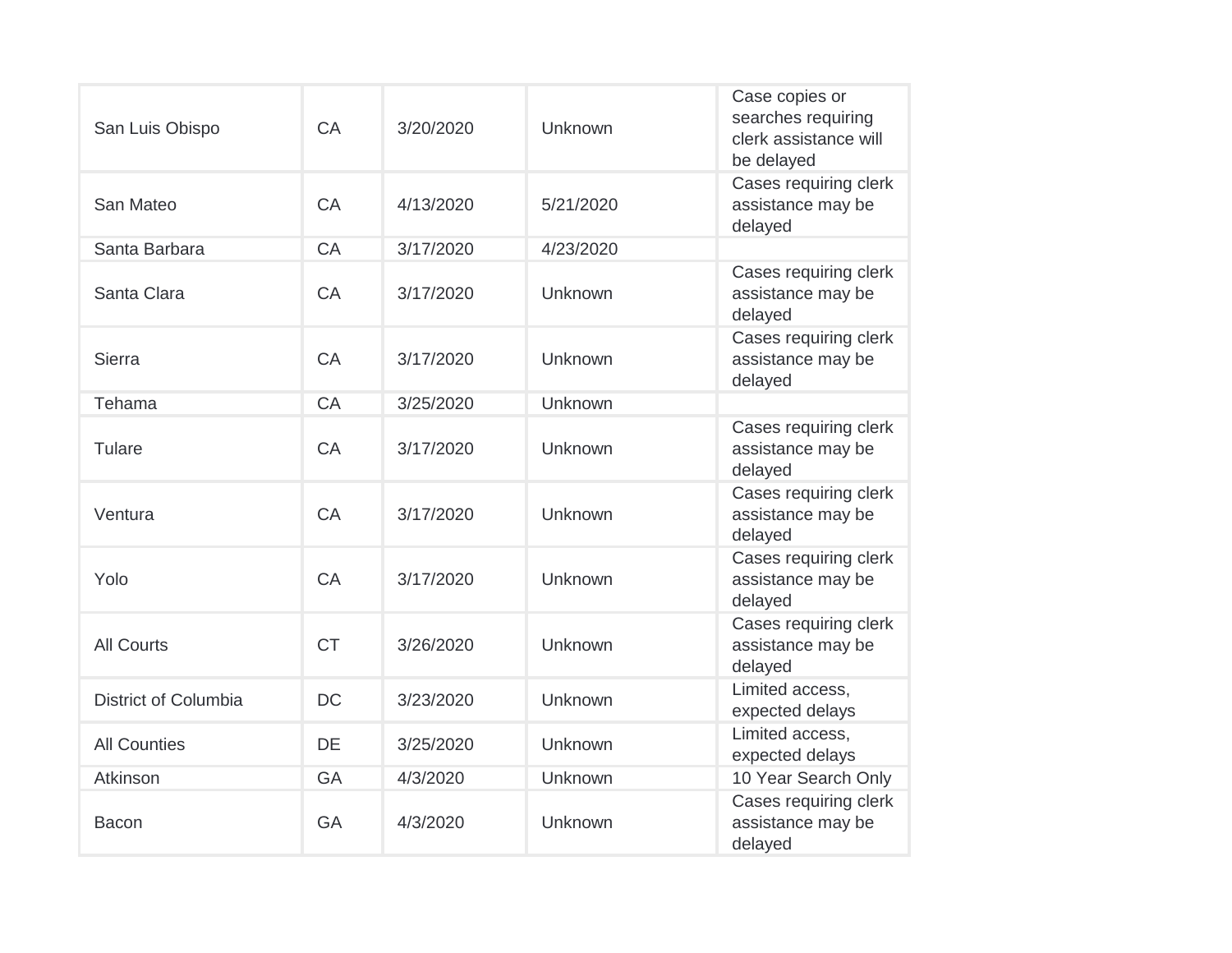| <b>Berrien</b> | <b>GA</b> | 4/3/2020  | Unknown   | 10 Year Search Only                                   |
|----------------|-----------|-----------|-----------|-------------------------------------------------------|
| Calhoun        | <b>GA</b> | 4/3/2020  | Unknown   |                                                       |
| Charlton       | <b>GA</b> | 4/3/2020  | Unknown   | Cases requiring clerk<br>assistance may be<br>delayed |
| Clayton        | <b>GA</b> | 3/16/2020 | Unknown   | Cases requiring clerk<br>assistance may be<br>delayed |
| Clinch         | <b>GA</b> | 4/3/2020  | Unknown   | 10 Year Search Only                                   |
| Cobb           | GA        | 3/19/2020 | Unknown   | Cases requiring clerk<br>assistance may be<br>delayed |
| Coffee         | <b>GA</b> | 3/25/2020 | Unknown   |                                                       |
| Colquitt       | GA        | 4/7/2020  | Unknown   | Limited access,<br>expected delays                    |
| Columbia       | <b>GA</b> | 3/16/2020 | Unknown   | Cases requiring clerk<br>assistance may be<br>delayed |
| Coweta         | <b>GA</b> | 3/19/2020 | Unknown   | Cases requiring clerk<br>assistance may be<br>delayed |
| De Kalb        | <b>GA</b> | 3/30/2020 | Unknown   | Cases requiring clerk<br>assistance may be<br>delayed |
| Fayette        | <b>GA</b> | 4/1/2020  | 5/13/2020 | Cases requiring clerk<br>assistance may be<br>delayed |
| Grady          | <b>GA</b> | 4/13/2020 | Unknown   | Limited access,<br>expected delays                    |
| Greene         | <b>GA</b> | 3/25/2020 | Unknown   |                                                       |
| Gwinnett       | <b>GA</b> | 3/19/2020 | Unknown   | Cases requiring clerk<br>assistance may be<br>delayed |
| Hancock        | <b>GA</b> | 3/25/2020 | Unknown   |                                                       |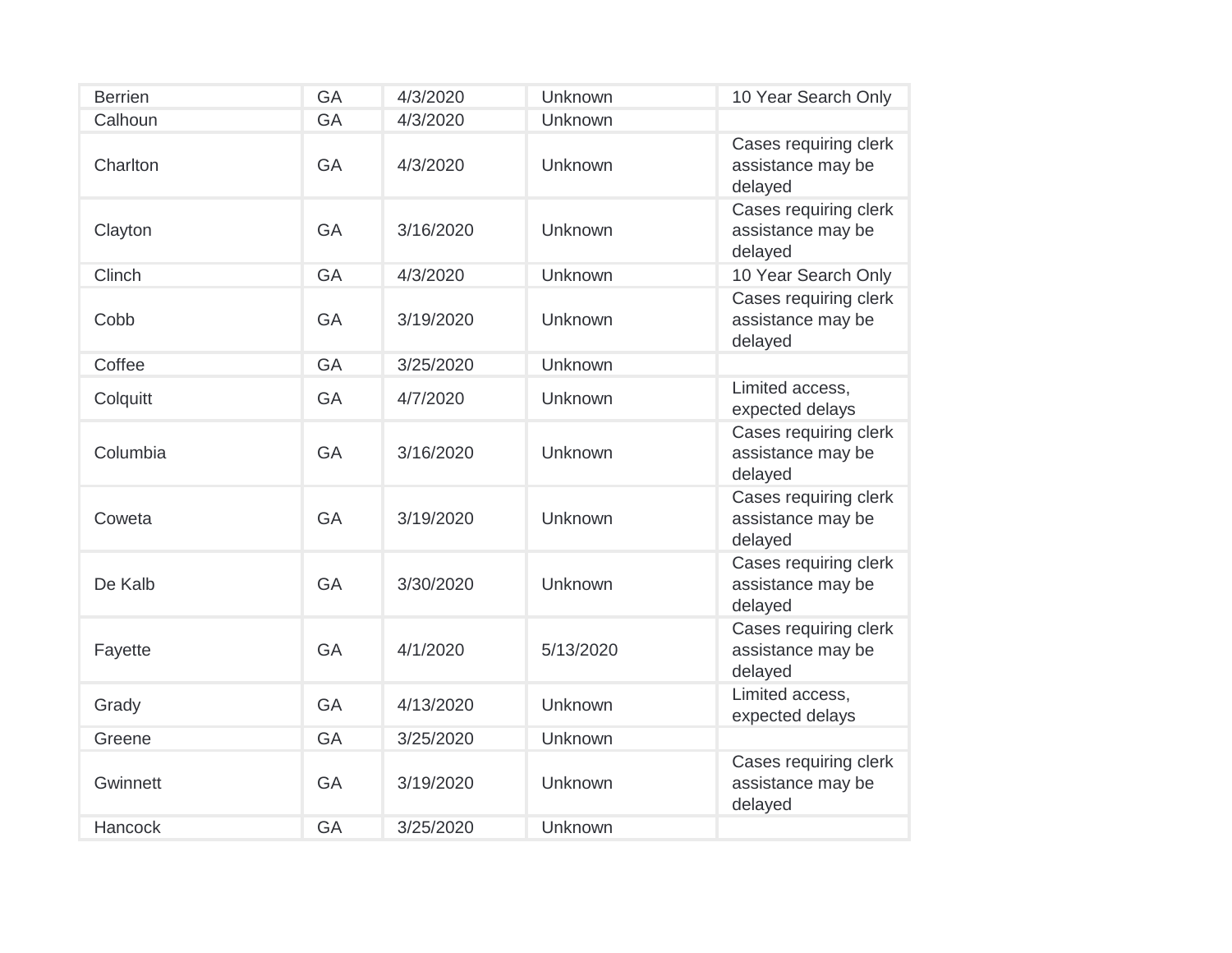| Haralson          | <b>GA</b> | 3/19/2020 | Unknown        | Limited access,<br>expected delays                    |
|-------------------|-----------|-----------|----------------|-------------------------------------------------------|
| Henry             | <b>GA</b> | 3/16/2020 | Unknown        | Limited access,<br>expected delays                    |
| <b>Jeff Davis</b> | GA        | 4/3/2020  | Unknown        | Cases requiring clerk<br>assistance may be<br>delayed |
| Johnson           | <b>GA</b> | 3/25/2020 | <b>Unknown</b> |                                                       |
| Jones             | <b>GA</b> | 4/3/2020  | <b>Unknown</b> | Limited access,<br>expected delays                    |
| Lanier            | <b>GA</b> | 4/3/2020  | Unknown        | 10 Year Search Only                                   |
| Laurens           | GA        | 3/25/2020 | Unknown        | Cases requiring clerk<br>assistance may be<br>delayed |
| Lee               | <b>GA</b> | 3/19/2020 | Unknown        | Cases requiring clerk<br>assistance may be<br>delayed |
| Long              | <b>GA</b> | 3/25/2020 | Unknown        | Limited access,<br>expected delays                    |
| McIntosh          | <b>GA</b> | 3/16/2020 | Unknown        |                                                       |
| <b>Newton</b>     | <b>GA</b> | 3/19/2020 | 5/13/2020      | Cases requiring clerk<br>assistance may be<br>delayed |
| Polk              | <b>GA</b> | 3/17/2020 | Unknown        | Limited access,<br>expected delays                    |
| Putnam            | <b>GA</b> | 3/25/2020 | <b>Unknown</b> |                                                       |
| Rabun             | GA        | 3/25/2020 | Unknown        |                                                       |
| Richmond          | GA        | 3/19/2020 | Unknown        | Cases requiring clerk<br>assistance may be<br>delayed |
| <b>Schley</b>     | <b>GA</b> | 4/3/2020  | Unknown        | Cases requiring clerk<br>assistance may be<br>delayed |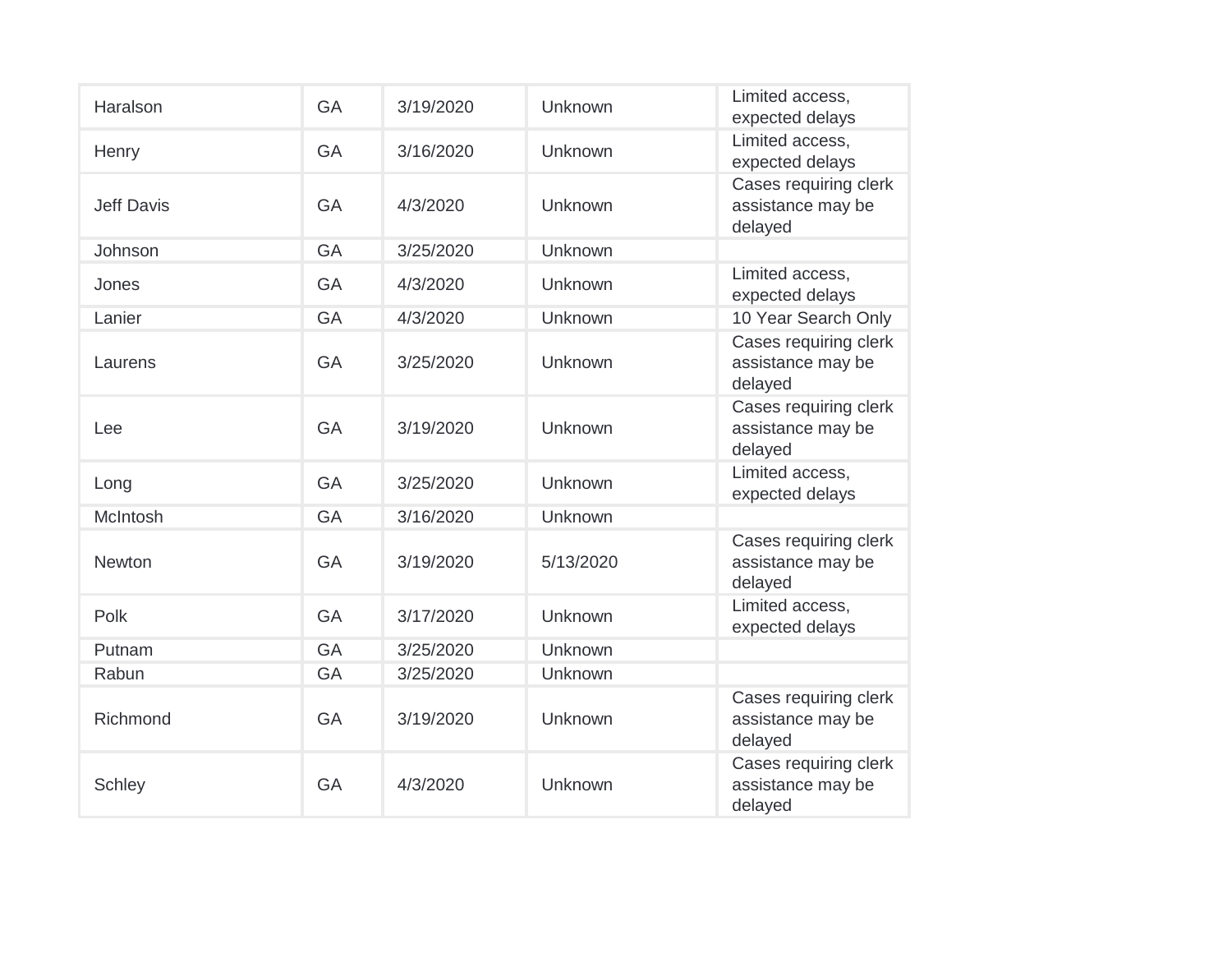| Spalding          | <b>GA</b>      | 3/19/2020 | Unknown            | Cases requiring clerk<br>assistance may be<br>delayed                                                            |
|-------------------|----------------|-----------|--------------------|------------------------------------------------------------------------------------------------------------------|
| <b>Tattnall</b>   | GA             | 4/3/2020  | Unknown            |                                                                                                                  |
| <b>Terrell</b>    | <b>GA</b>      | 3/25/2020 | Unknown            |                                                                                                                  |
| Towns             | <b>GA</b>      | 4/3/2020  | Unknown            |                                                                                                                  |
| Treutlen          | <b>GA</b>      | 3/25/2020 | Unknown            |                                                                                                                  |
| Union             | <b>GA</b>      | 4/7/2020  | Unknown            | Limited access,<br>expected delays                                                                               |
| Walton            | <b>GA</b>      | 4/2/2020  | Unknown            |                                                                                                                  |
| Washington        | <b>GA</b>      | 3/19/2020 | Unknown            |                                                                                                                  |
| Whitfield         | <b>GA</b>      | 3/30/2020 | 5/13/2020          | Limited access,<br>expected delays                                                                               |
| Wilcox            | <b>GA</b>      | 4/3/2020  | Unknown            | Cases requiring clerk<br>assistance may be<br>delayed                                                            |
| <b>All Courts</b> | H <sub>l</sub> | 3/24/2020 | Through 04/20/2020 | Cases requiring clerk<br>assistance may be<br>delayed                                                            |
| Cook              | IL             | 3/23/2020 | 5/1/2020           | Court is limiting<br>access, expect major<br>delays                                                              |
| <b>All Courts</b> | <b>KY</b>      | 3/17/2020 | Unknown            | We are still able to get<br>clerks to conduct<br>some searches for us<br>intermittently in some<br>jurisdictions |
| Allen             | LA             | 3/18/2020 | Unknown            |                                                                                                                  |
| <b>Bienville</b>  | LA             | 3/25/2020 | Unknown            |                                                                                                                  |
| Caldwell          | LA             | 3/25/2020 | Unknown            |                                                                                                                  |
| Cameron           | LA             | 3/18/2020 | Unknown            |                                                                                                                  |
| Concordia         | LA             | 3/25/2020 | Unknown            |                                                                                                                  |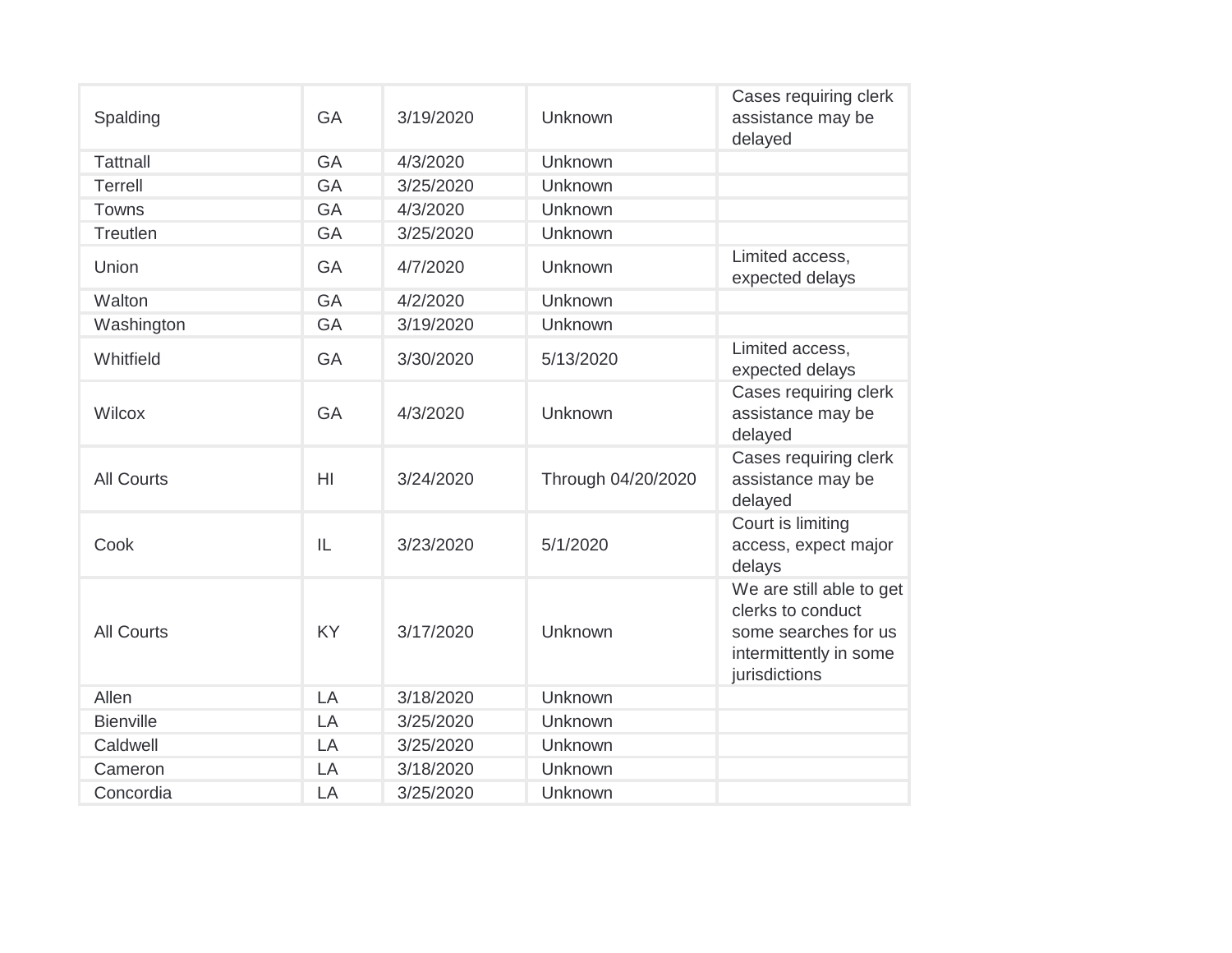| East Baton Rouge     | LA        | 3/30/2020 | Unknown   | Cases requiring clerk<br>assistance may be<br>delayed           |
|----------------------|-----------|-----------|-----------|-----------------------------------------------------------------|
| Franklin             | LA        | 3/25/2020 | Unknown   | Limited access,<br>expected delays                              |
| Jefferson Davis      | LA        | 3/20/2020 | Unknown   |                                                                 |
| La Salle             | LA        | 3/25/2020 | Unknown   |                                                                 |
| <b>Orleans</b>       | LA        | 3/30/2020 | Unknown   | Cases requiring clerk<br>assistance may be<br>delayed           |
| Richland             | LA        | 3/25/2020 | Unknown   |                                                                 |
| St. James            | LA        | 3/23/2020 | Unknown   |                                                                 |
| St. John the Baptist | LA        | 3/23/2020 | Unknown   |                                                                 |
| St. Mary             | LA        | 3/24/2020 | Unknown   | Cases requiring clerk<br>assistance may be<br>delayed           |
| Vermillion           | LA        | 3/24/2020 | Unknown   |                                                                 |
| Vernon               | LA        | 3/25/2020 | Unknown   |                                                                 |
| Winn                 | LA        | 4/2/2020  | Unknown   |                                                                 |
| <b>All Courts</b>    | <b>MA</b> | 3/16/2020 | Unknown   | Clerk only, expect<br>delays                                    |
| <b>All Courts</b>    | <b>MD</b> | 3/16/2020 | Unknown   | Only Impacts<br><b>Document Retrievals</b>                      |
| Alcona               | MI        | 3/30/2020 | 4/30/2020 |                                                                 |
| Alger                | MI        | 3/30/2020 | 4/30/2020 | Limited access,<br>expected delays                              |
| <b>Baraga</b>        | MI        | 3/30/2020 | 4/30/2020 |                                                                 |
| Bay                  | MI        | 3/30/2020 | 4/30/2020 |                                                                 |
| <b>Berrien</b>       | MI        | 4/20/2020 | Unknown   | Court has reduced<br>staff which will<br>severely delay results |
| Cheboygan            | MI        | 3/30/2020 | 4/30/2020 |                                                                 |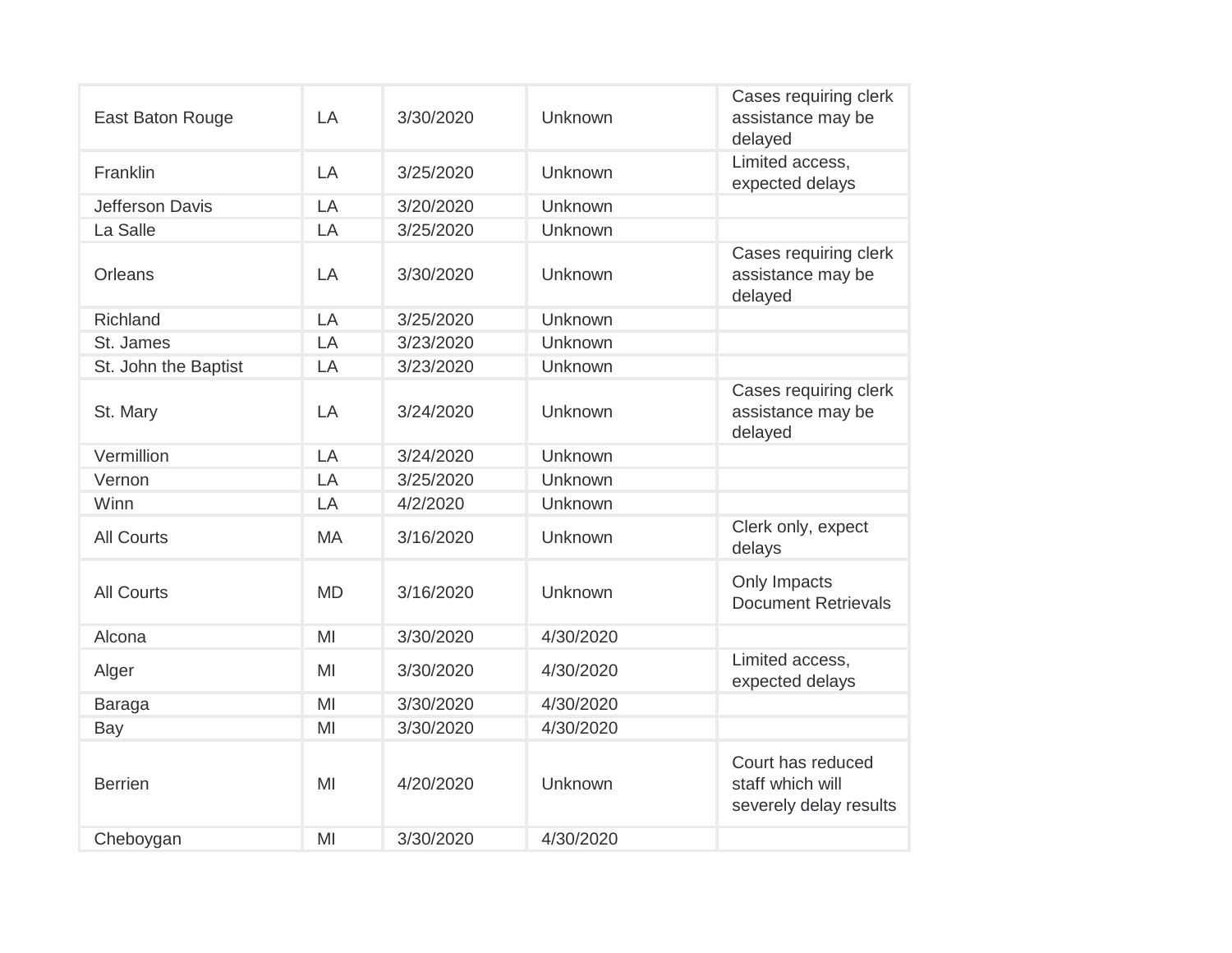| Clare            | MI | 3/30/2020 | 4/30/2020 |                                                       |
|------------------|----|-----------|-----------|-------------------------------------------------------|
| <b>Delta</b>     | MI | 3/23/2020 | Unknown   | Limited access,<br>expected delays                    |
| Eaton            | MI | 3/17/2020 | Unknown   |                                                       |
| Genesee          | MI | 3/19/2020 | Unknown   | Limited access,<br>expected delays                    |
| Gladwin          | MI | 3/30/2020 | 4/30/2020 |                                                       |
| Gogebic          | MI | 3/30/2020 | 4/30/2020 |                                                       |
| Gratiot          | MI | 3/30/2020 | 4/30/2020 | Cases requiring clerk<br>assistance may be<br>delayed |
| <b>Hillsdale</b> | MI | 3/23/2020 | Unknown   | Limited access,<br>expected delays                    |
| Ionia            | MI | 3/19/2020 | Unknown   |                                                       |
| losco            | MI | 3/20/2020 | Unknown   | Limited access.<br>expected delays                    |
| Iron             | MI | 3/30/2020 | 4/30/2020 |                                                       |
| Isabella         | MI | 3/30/2020 | 4/30/2020 |                                                       |
| Kalamazoo        | MI | 3/17/2020 | 4/30/2020 |                                                       |
| Keweenaw         | MI | 3/30/2020 | 4/30/2020 |                                                       |
| Lapeer           | MI | 3/30/2020 | 4/30/2020 |                                                       |
| Livingston       | MI | 3/30/2020 | Unknown   |                                                       |
| Luce             | MI | 3/30/2020 | 4/30/2020 |                                                       |
| Mackinac         | MI | 3/30/2020 | 4/30/2020 |                                                       |
| Macomb           | MI | 3/19/2020 | Unknown   | Limited Access,<br>expected delays                    |
| Manistee         | MI | 3/30/2020 | 4/30/2020 |                                                       |
| Mecosta          | MI | 3/30/2020 | 4/30/2020 | Limited access,<br>expected delays                    |
| Menominee        | MI | 3/30/2020 | 4/30/2020 |                                                       |
| Missaukee        | MI | 3/30/2020 | 4/30/2020 |                                                       |
| Monroe           | MI | 3/30/2020 | Unknown   | Clerk Only, expect<br>delays                          |
| Montmorency      | MI | 3/30/2020 | 4/30/2020 |                                                       |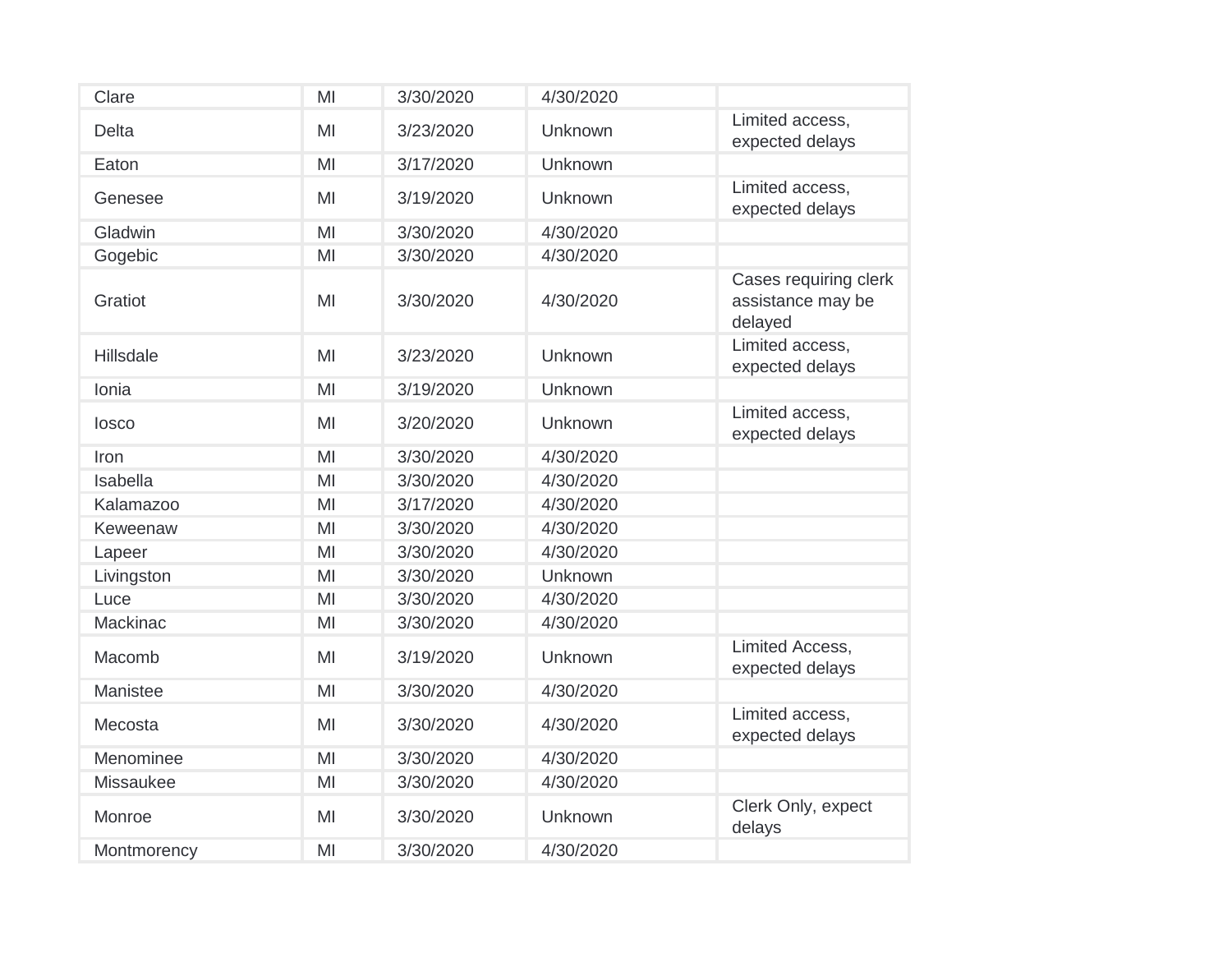| Muskegon          | MI        | 3/17/2020 | Unknown        |                                                                             |
|-------------------|-----------|-----------|----------------|-----------------------------------------------------------------------------|
| Oakland           | MI        | 3/19/2020 | Unknown        | Limited Access,<br>expected delays                                          |
| Oceana            | MI        | 3/25/2020 | Unknown        | Limited access,<br>expected delays                                          |
| Ogemaw            | MI        | 3/30/2020 | 4/30/2020      | Limited Access,<br>expected delays                                          |
| Ontonagon         | MI        | 3/30/2020 | 4/30/2020      |                                                                             |
| Osceola           | MI        | 3/30/2020 | 4/30/2020      |                                                                             |
| Oscoda            | MI        | 3/30/2020 | 4/30/2020      |                                                                             |
| Roscommon         | MI        | 3/24/2020 | Unknown        | Limited access,<br>expected delays                                          |
| Saginaw           | MI        | 3/30/2020 | 4/30/2020      |                                                                             |
| Sanilac           | MI        | 3/25/2020 | Unknown        | Limited access,<br>expected delays                                          |
| Schoolcraft       | MI        | 3/30/2020 | 4/30/2020      |                                                                             |
| St. Joseph        | MI        | 3/30/2020 | Unknown        |                                                                             |
| Tuscola           | MI        | 3/25/2020 | <b>Unknown</b> |                                                                             |
| Van Buren         | MI        | 3/30/2020 | 4/30/2020      |                                                                             |
| <b>All Courts</b> | <b>MN</b> | 3/30/2020 | 30 Days        |                                                                             |
| <b>Hinds</b>      | <b>MS</b> | 3/17/2020 | Unknown        | Court is limiting the<br>number of people in<br>the court, expect<br>delays |
| Itawamba          | <b>MS</b> | 3/18/2020 | Unknown        |                                                                             |
| Leake             | <b>MS</b> | 3/17/2020 | Unknown        | Court is moving to<br>clerk search only,<br>expect delays                   |
| Lee               | <b>MS</b> | 3/27/2020 | Unknown        | Limited access,<br>expected delays                                          |
| Monroe            | <b>MS</b> | 3/27/2020 | Unknown        | Clerk only, expect<br>delays                                                |
| Panola            | <b>MS</b> | 3/27/2020 | Unknown        | Limited access,<br>expected delays                                          |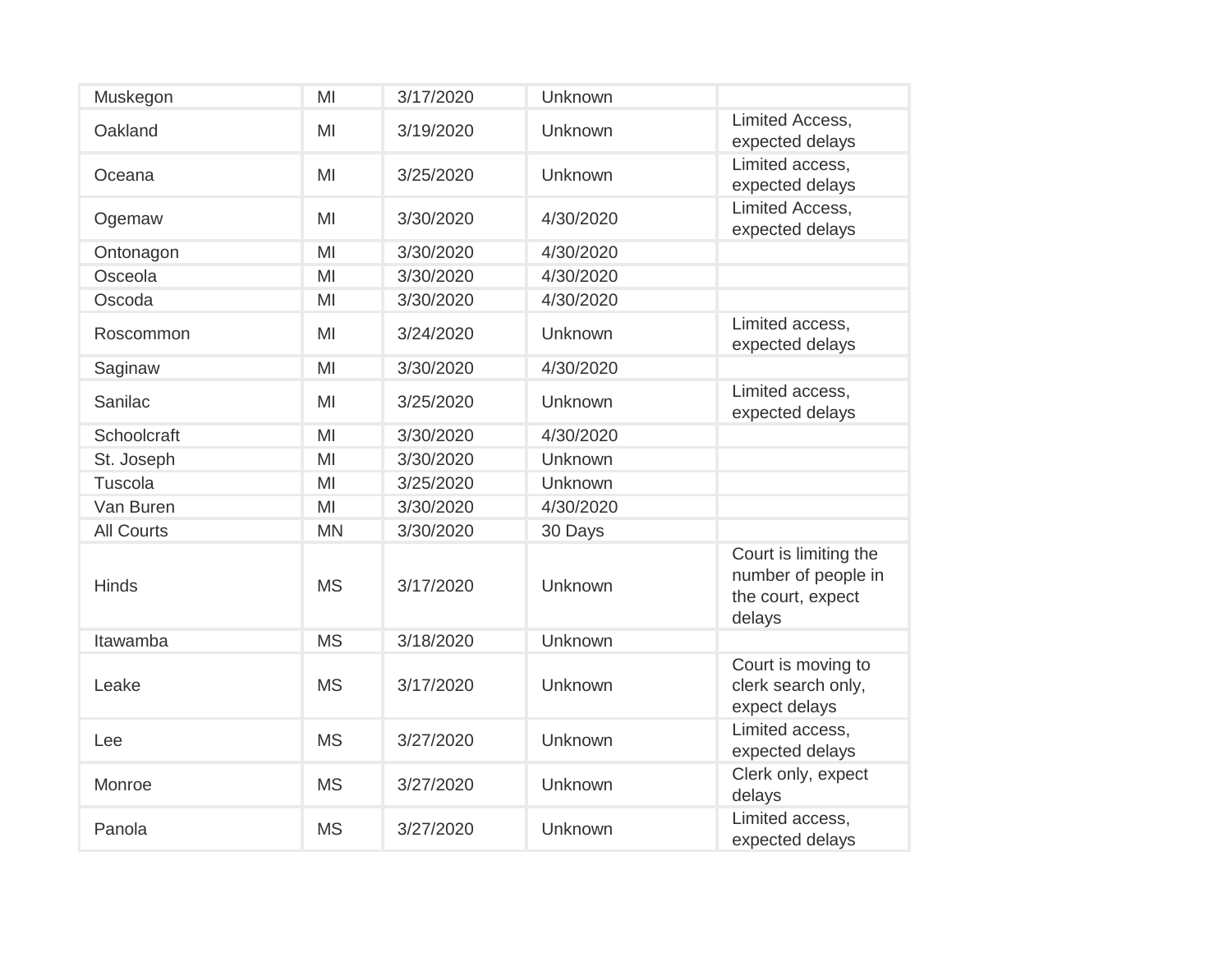| Pike              | <b>MS</b> | 3/27/2020 | Unknown        |                                                       |
|-------------------|-----------|-----------|----------------|-------------------------------------------------------|
| <b>Prentiss</b>   | <b>MS</b> | 3/27/2020 | Unknown        |                                                       |
| Union             | <b>MS</b> | 3/27/2020 | Unknown        | Limited access,<br>expected delays                    |
| Warren            | <b>MS</b> | 3/17/2020 | Unknown        | Limited access,<br>expected delays                    |
| <b>Beaverhead</b> | <b>MT</b> | 4/7/2020  | Unknown        | Clerk search only,<br>limited staff, expect<br>delays |
| <b>Broadwater</b> | <b>MT</b> | 4/7/2020  | Unknown        | Limited access,<br>expected delays                    |
| Carbon            | <b>MT</b> | 4/7/2020  | Unknown        | Clerk search only,<br>limited staff, expect<br>delays |
| Deer Lodge        | <b>MT</b> | 4/7/2020  | Unknown        | Clerk search only,<br>limited staff, expect<br>delays |
| Fergus            | <b>MT</b> | 4/7/2020  | Unknown        | Clerk search only,<br>limited staff, expect<br>delays |
| Jefferson         | <b>MT</b> | 4/7/2020  | Unknown        | Clerk search only,<br>limited staff, expect<br>delays |
| Lake              | <b>MT</b> | 4/3/2020  | <b>Unknown</b> |                                                       |
| Lewis and Clark   | <b>MT</b> | 4/7/2020  | Unknown        | Clerk search only,<br>limited staff, expect<br>delays |
| Lincoln           | <b>MT</b> | 4/7/2020  | Unknown        | Clerk search only,<br>limited staff, expect<br>delays |
| Madison           | <b>MT</b> | 4/7/2020  | Unknown        | Clerk search only,<br>limited staff, expect<br>delays |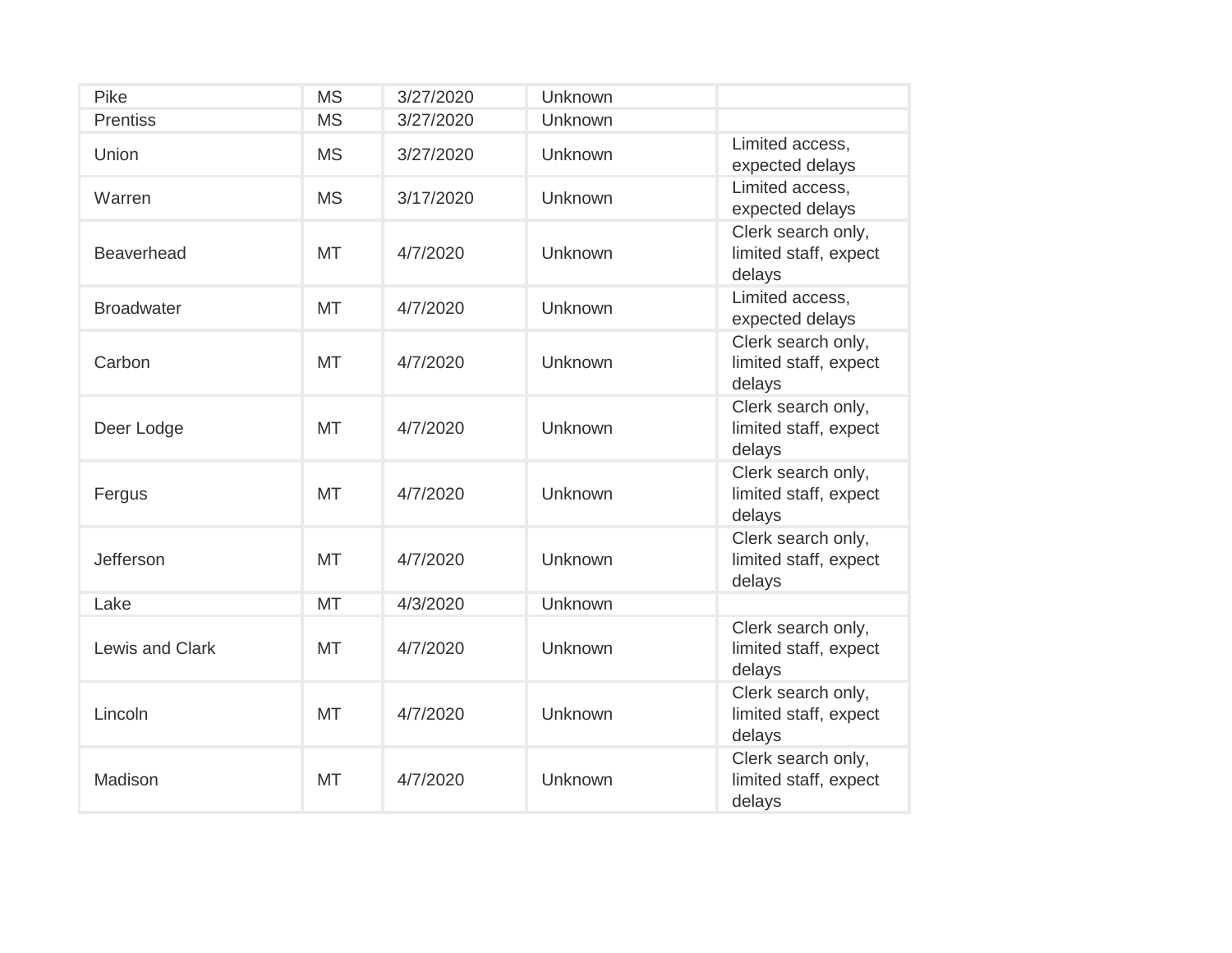| <b>Silver Bow</b> | <b>MT</b> | 4/7/2020  | Unknown  | Clerk search only,<br>limited staff, expect<br>delays           |
|-------------------|-----------|-----------|----------|-----------------------------------------------------------------|
| Yellowstone       | <b>MT</b> | 3/25/2020 | Unknown  |                                                                 |
| <b>All Courts</b> | <b>NC</b> | 3/16/2020 | Unknown  | Only Impacts<br><b>Document Retrievals</b>                      |
| <b>All Courts</b> | <b>NJ</b> | 3/17/2020 | Unknown  |                                                                 |
| Albany            | <b>NY</b> | 3/18/2020 | Unknown  |                                                                 |
| Cattaraugus       | <b>NY</b> | 3/30/2020 | Unknown  | Court will reduce staff<br>which will delay results             |
| Chemung           | <b>NY</b> | 4/7/2020  | Unknown  | Cases requiring clerk<br>assistance may be<br>delayed           |
| Chenango          | <b>NY</b> | 4/7/2020  | Unknown  |                                                                 |
| Clinton           | <b>NY</b> | 3/26/2020 | Unknown  |                                                                 |
| Delaware          | <b>NY</b> | 3/24/2020 | Unknown  |                                                                 |
| <b>Essex</b>      | <b>NY</b> | 4/7/2020  | Unknown  | Cases requiring clerk<br>assistance may be<br>delayed           |
| Franklin          | <b>NY</b> | 3/17/2020 | Unknown  | Court is moving to<br>clerk search only, so<br>expect delays    |
| Jefferson         | <b>NY</b> | 4/7/2020  | Unknown  | Cases requiring clerk<br>assistance may be<br>delayed           |
| Livingston        | <b>NY</b> | 4/7/2020  | Unknown  | Cases requiring clerk<br>assistance may be<br>delayed           |
| NY OCA            | <b>NY</b> | 3/17/2020 | Unknown  | Court will reduce staff<br>which will severely<br>delay results |
| Otsego            | <b>NY</b> | 3/18/2020 | 5/1/2020 |                                                                 |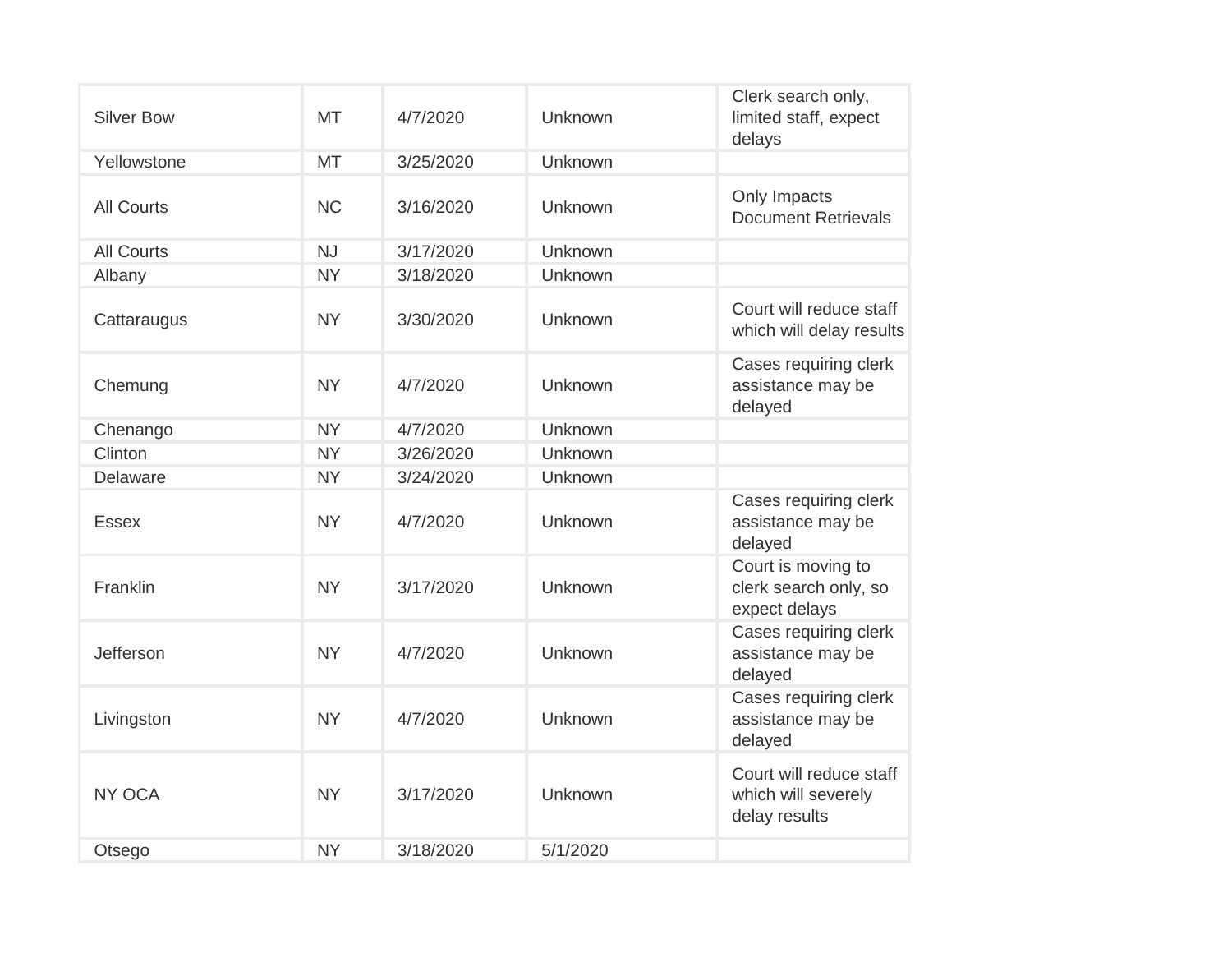| Schenectady        | <b>NY</b> | 3/17/2020 | Unknown  |                                                              |
|--------------------|-----------|-----------|----------|--------------------------------------------------------------|
| Tioga              | <b>NY</b> | 3/24/2020 | Unknown  |                                                              |
| <b>Ulster</b>      | <b>NY</b> | 4/7/2020  | Unknown  | Cases requiring clerk<br>assistance may be<br>delayed        |
| Washington         | <b>NY</b> | 3/19/2020 | Unknown  |                                                              |
| Wayne              | <b>NY</b> | 3/26/2020 | Unknown  | Court is moving to<br>clerk search only, so<br>expect delays |
| Yates              | <b>NY</b> | 3/20/2020 | Unknown  |                                                              |
| <b>All Courts</b>  | PA        | 3/16/2020 | Unknown  | Only Impacts<br><b>Document Retrievals</b>                   |
| <b>Puerto Rico</b> | <b>PR</b> | 3/31/2020 | Unknown  | Cases requiring clerk<br>assistance may be<br>delayed        |
| Cannon             | <b>TN</b> | 4/13/2020 | Unknown  | Court is moving to<br>clerk search only, so<br>expect delays |
| Cheatham           | <b>TN</b> | 3/19/2020 | Unknown  |                                                              |
| Clay               | <b>TN</b> | 4/3/2020  | Unknown  |                                                              |
| Coffee             | <b>TN</b> | 3/17/2020 | Unknown  |                                                              |
| Crockett           | <b>TN</b> | 4/3/2020  | Unknown  |                                                              |
| Decatur            | <b>TN</b> | 3/23/2020 | Unknown  |                                                              |
| <b>Dickson</b>     | <b>TN</b> | 4/16/2020 | 5/1/2020 |                                                              |
| Gibson             | <b>TN</b> | 4/3/2020  | Unknown  |                                                              |
| Giles              | <b>TN</b> | 3/17/2020 | Unknown  | Cases requiring clerk<br>assistance may be<br>delayed        |
| Grundy             | <b>TN</b> | 3/17/2020 | Unknown  |                                                              |
| Hardeman           | <b>TN</b> | 3/23/2020 | Unknown  |                                                              |
| Hardin             | <b>TN</b> | 3/23/2020 | Unknown  |                                                              |
| Henderson          | <b>TN</b> | 3/16/2020 | Unknown  |                                                              |
| Henry              | <b>TN</b> | 3/23/2020 | Unknown  |                                                              |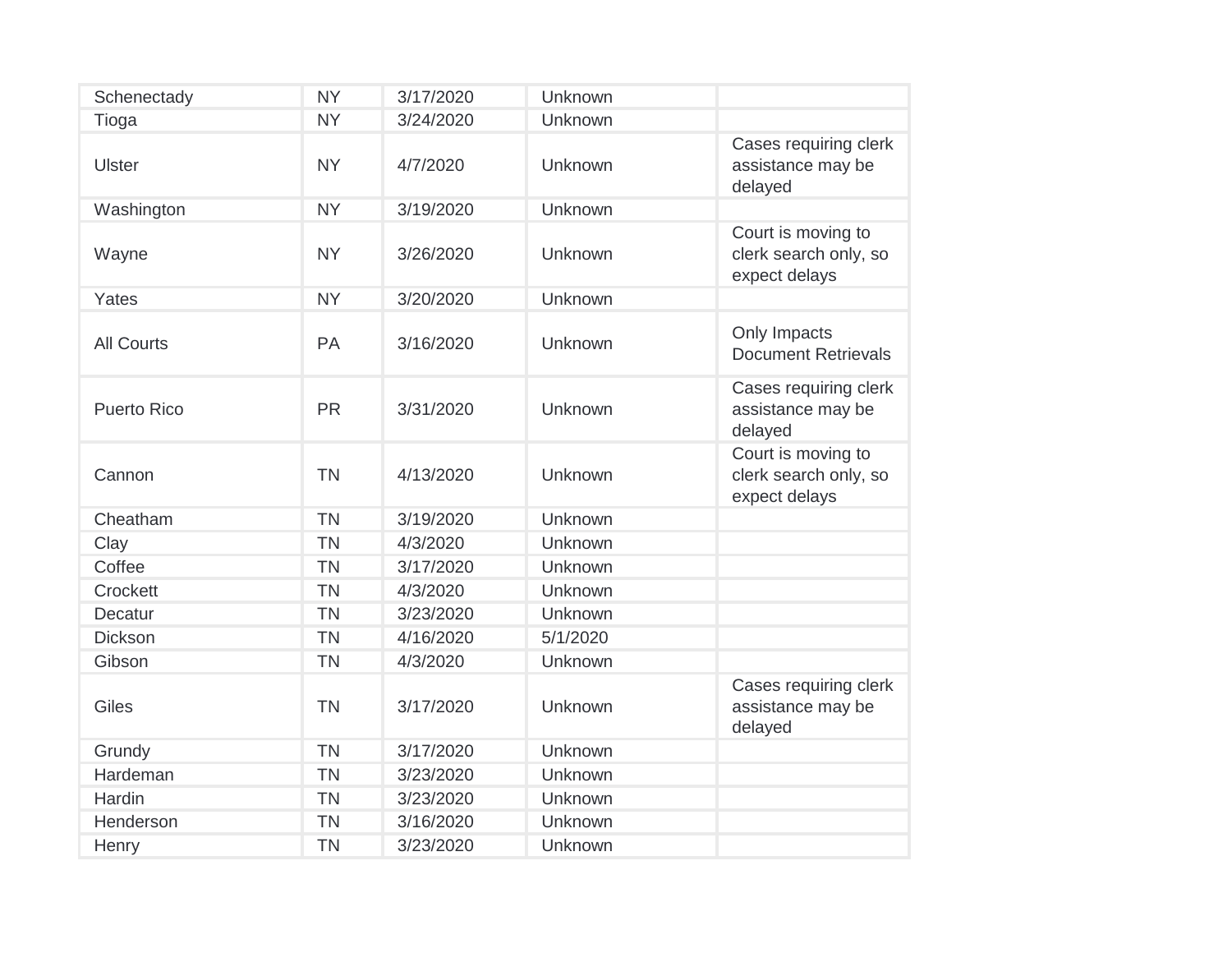| Lake              | <b>TN</b> | 3/19/2020 | Unknown  |                                                              |
|-------------------|-----------|-----------|----------|--------------------------------------------------------------|
| Lauderdale        | <b>TN</b> | 4/3/2020  | Unknown  | Court is moving to<br>clerk search only, so<br>expect delays |
| Lawrence          | <b>TN</b> | 4/6/2020  | 5/1/2020 | Cases requiring clerk<br>assistance may be<br>delayed        |
| Lewis             | <b>TN</b> | 3/18/2020 | Unknown  |                                                              |
| Lincoln           | <b>TN</b> | 4/3/2020  | Unknown  |                                                              |
| Loudon            | <b>TN</b> | 3/16/2020 | Unknown  |                                                              |
| Madison           | <b>TN</b> | 3/23/2020 | Unknown  |                                                              |
| <b>Marshall</b>   | <b>TN</b> | 4/2/2020  | Unknown  |                                                              |
| <b>McMinn</b>     | <b>TN</b> | 3/16/2020 | Unknown  |                                                              |
| Moore             | <b>TN</b> | 4/3/2020  | Unknown  |                                                              |
| Obion             | <b>TN</b> | 4/3/2020  | Unknown  |                                                              |
| Polk              | <b>TN</b> | 3/16/2020 | Unknown  |                                                              |
| Robertson         | <b>TN</b> | 3/19/2020 | Unknown  |                                                              |
| Sequatchie        | <b>TN</b> | 3/16/2020 | Unknown  | Court is moving to<br>clerk search only, so<br>expect delays |
| Shelby            | <b>TN</b> | 3/27/2020 | Unknown  | Cases requiring clerk<br>assistance may be<br>delayed        |
| Summer            | <b>TN</b> | 4/3/2020  | Unknown  | Only impacts<br><b>Document Retrievals</b>                   |
| Weakley           | <b>TN</b> | 4/3/2020  | Unknown  |                                                              |
| <b>All Courts</b> | VT        | 3/17/2020 | Unknown  | Cases requiring clerk<br>assistance may be<br>delayed        |
| <b>All Courts</b> | <b>WV</b> | 3/25/2020 | 5/1/2020 |                                                              |
| Teton             | <b>WY</b> | 3/31/2020 | Unknown  | Court is moving to<br>clerk search only, so<br>expect delays |